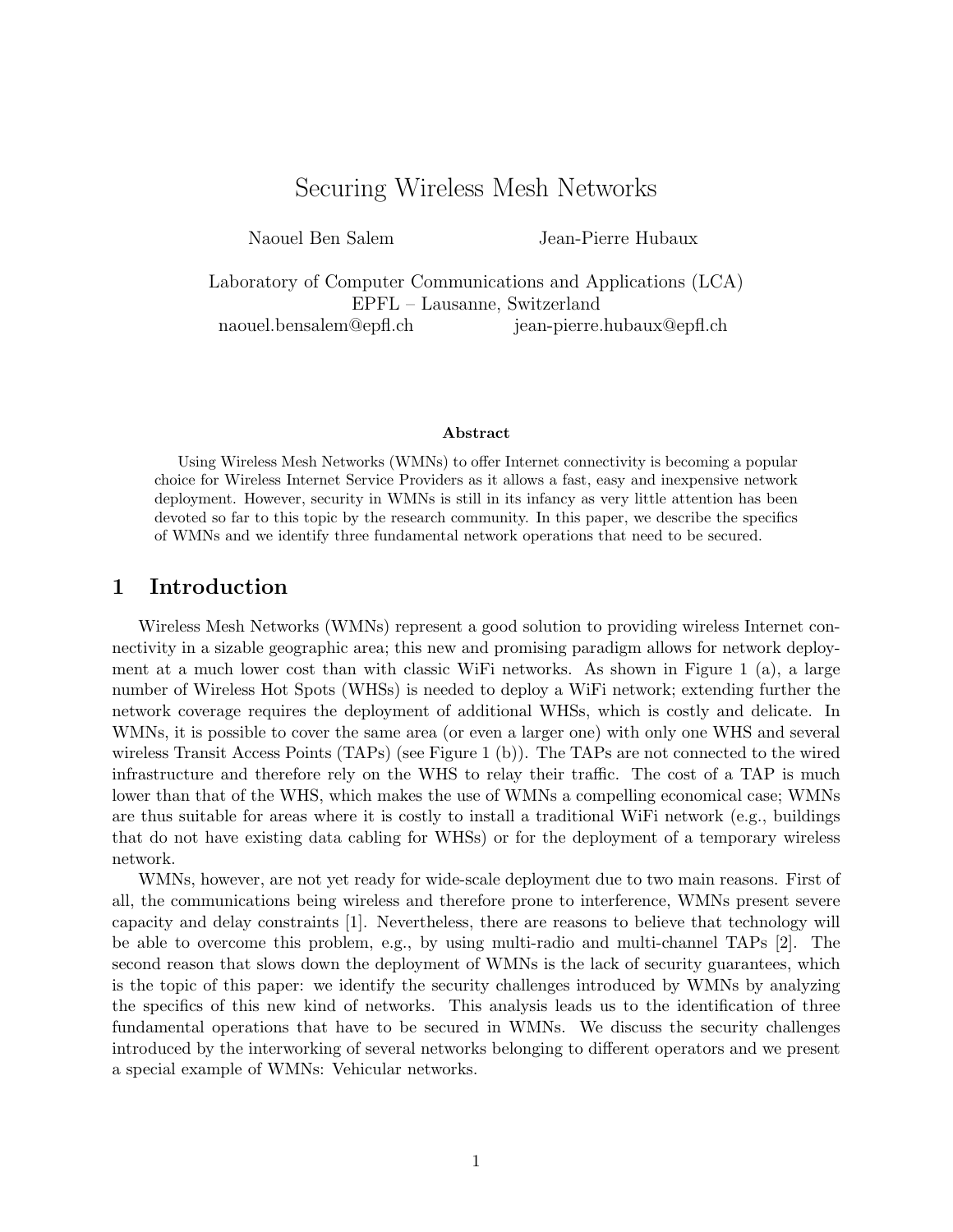

Figure 1: Two approaches to providing Internet connectivity. (a) WiFi Network: several Wireless Hot Spots (WHSs) are needed to offer good coverage of a given area; (b) Wireless Mesh Network (WMN): by using one WHS and several Transit Access Points (TAPs), it is possible to cover the same area as in (a); the TAPs rely on the WHS to transmit their traffic to and from the Internet.

## 2 Characteristics of WMNs

WMNs represent a new network concept and therefore introduce new security specifics. Here, we describe these specifics by giving an overview of the fundamental differences between WMNs and two well-established infrastructure-based technologies: cellular networks and the Internet.

Difference between WMNs and Cellular Networks The major difference between WMNs and cellular networks - besides the use of different frequency bands (WMNs usually make use of unlicensed frequencies) - concerns the network configuration: In cellular networks, a given area is divided into cells and each cell is under the control of a base station. Each base station handles a certain number of mobile clients that are in its immediate vicinity (i.e., communication between the mobile clients and the base station is single-hop) and it plays an important role in the functioning of the cellular network; the entity that plays an equivalent role in WMNs would be the WHS.

However, whereas all the security aspects can be successfully handled by the base station in cellular networks, it is risky to rely only on the WHS to secure a WMN, given that the communications in WMNs are multi-hop. Indeed, centralizing all security operations at the WHS would delay attack detection and treatment and therefore would give the adversary an undeniable advantage. Furthermore, multi-hopping makes routing in WMNs a very important and necessary functionality of the network; and like all critical operations, an adversary may be tempted to attack it. The routing mechanism must thus be secured.

Multi-hopping has also an important effect on the network utilization and performance. Indeed, if the WMN is not well-designed, a TAP that is several hops away from the WHS would receive a much lower bandwidth share than a TAP that is next to it. This leads to severe unfairness problems, and even starvation [1]; it thus can be used by an adversary to disturb the functioning of the WMN.

Note that multi-hopping is also the main difference between WMNs and WiFi networks, which means that the security problems we already identified and that are related to multihop communications are the main security challenges introduces by WMNs, in comparison with WiFi networks.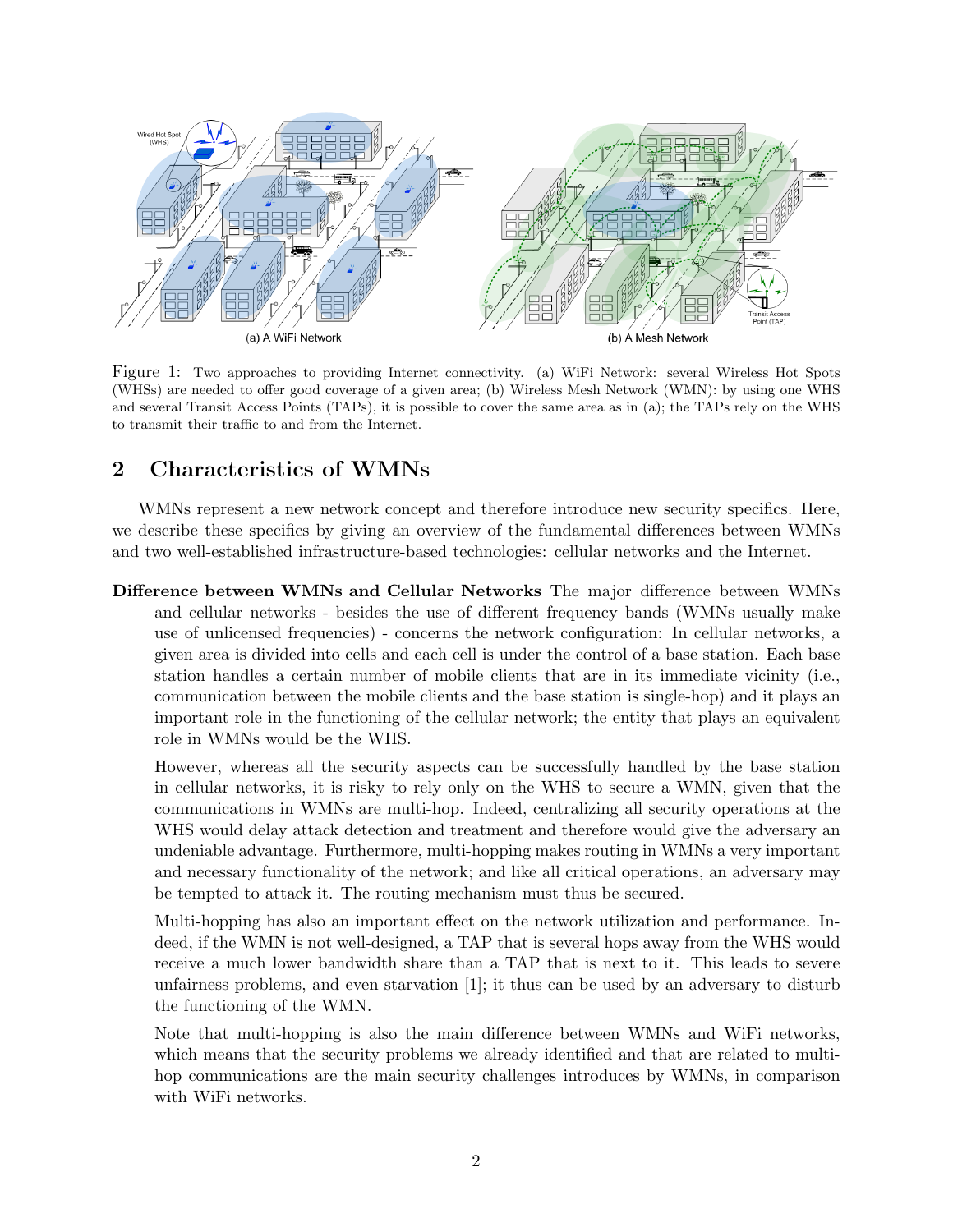Difference between WMNs and the Internet In WMNs, the wireless TAPs play the role that is played, in the classic (wired) Internet, by the routers. Given that wireless communications are vulnerable to passive attacks such as eavesdropping, as well as to active attacks such as Denial of Service (DoS), WMNs are subject to all these attacks whose effects are amplified by the multi-hop aspect of the communications.

Another fundamental difference between the Internet and WMNs is that, unlike Internet routers, the TAPs are not physically protected. Indeed, they are most often in locations that are accessible to potential adversaries, e.g., deployed on rooftops or attached to streetlights. The absence of physical protection of the devices makes WMNs vulnerable to some serious attacks. Indeed, one very important requirement regarding the TAPs - for the concept of mesh networks to remain economically viable - is their low cost that excludes the possibility of strong hardware protection of the devices (e.g., detection of pressure, voltage, or temperature changes) [3]. Therefore, attacks such as tampering, capture or replication of TAPs are possible and even easy to perform.

This brief analysis of the characteristics of WMNs clearly shows that, compared with other networking technologies, the new security challenges are mainly due to the multi-hop wireless communications and by the fact that the TAPs are not physically protected. Multi-hopping delays the detection and treatment of the attacks, makes routing a critical network service and may lead to severe unfairness between the TAPs, whereas the physical exposure of the TAPs allows an adversary to capture, clone or tamper with these devices.

## 3 Security Challenges of WMNs

Before discussing the details of the security challenges in WMNs, let us give an example of a simple and typical communication in WMNs: Figure 2 shows a branch of a WMN where a mobile client MC is within the transmission range of  $TAP_3$  and therefore relies on it to get Internet connectivity; the data generated and received by the MC goes through  $TAP_1$ ,  $TAP_2$  and WHS. Let us consider an upstream message, i.e., a message generated by the MC and sent to the Internet. Before this message reaches the infrastructure, several verifications need to be performed successfully.



Figure 2: A typical communication in WMNs: The mobile client MC is within the transmission range of  $TAP_3$  and relies on  $TAP_1$  and  $TAP_2$  to relay its traffic to and from WHS.

First of all, as Internet connectivity is a service that (usually) the MC has to pay for,  $TAP_3$ needs to authenticate the MC in order to perform the billing correctly. This authentication can be done in different ways: For example, using a temporary billing account (e.g., credit card based authentication), a predefined shared secret (if the MC is a client of the operator managing  $TAP_3$ ), or a roaming system similar to the one used in cellular networks (if it is not a client of that operator); the latter has the advantage of preserving the anonymity of the MC with respect to the foreign operator. Note that we want to avoid, if possible, the use of asymmetric cryptographic operations by the MC. In fact, the MC being battery operated, the authentication has to be energy efficient, which makes the use of public key cryptography primitives unsuitable; these primitives have a high computational overhead and are prone to DoS attacks. Indeed, if the authentication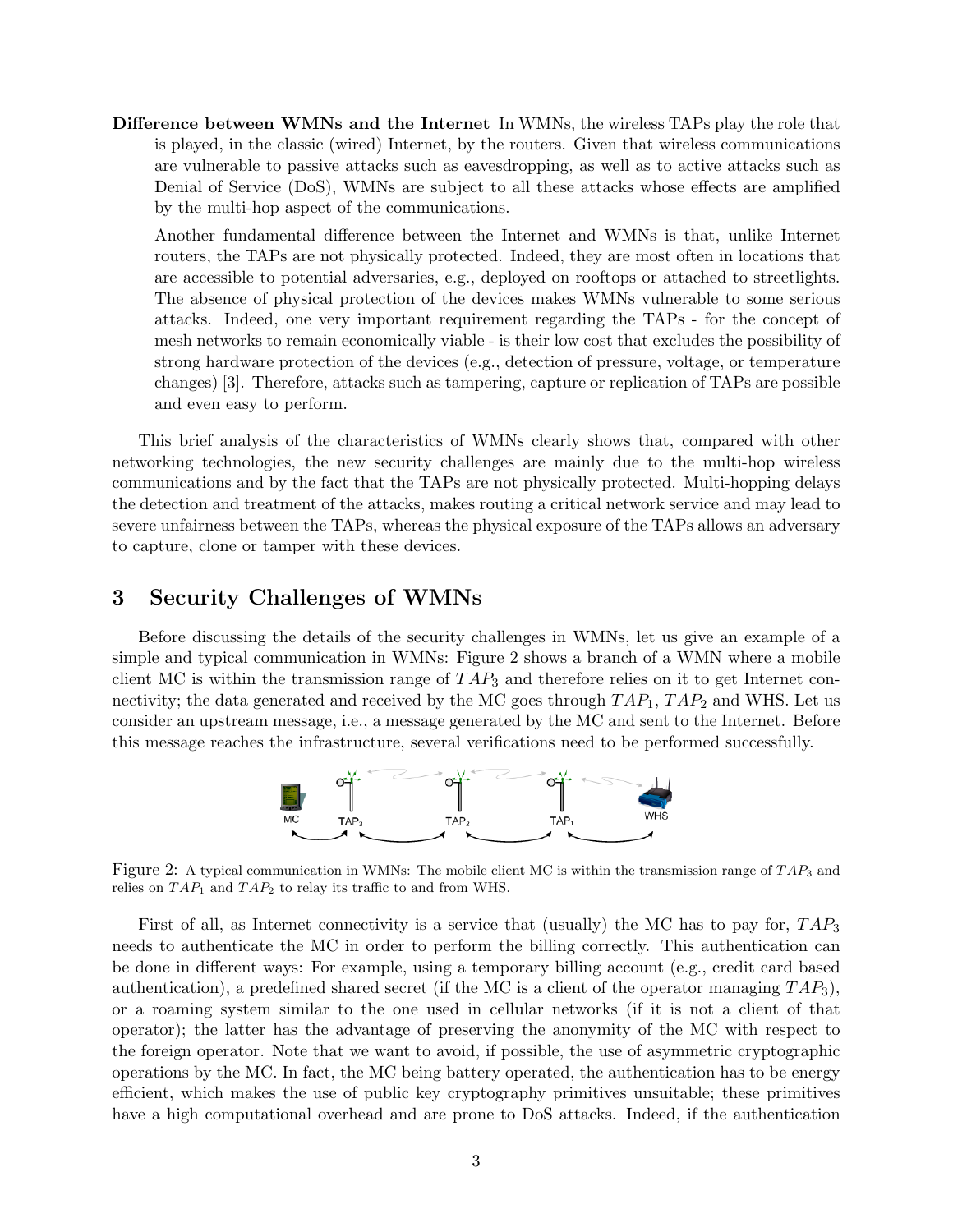protocol requires the computation or the verification of a signature, this feature can be misused by an adversary that can continuously ask the MC to compute or verify signatures; this attack can drain MC's battery.

A second verification that has to be made is the mutual authentication of the network nodes (i.e., the TAPs and the WHS). We differentiate between the authentication of the nodes at the initialization (or re-initialization) phase and during the session established by the MC (i.e., during the sending and receiving of the packets of the MC).

The initialization phase takes place when the WMN is first deployed, whereas the re-initialization phase takes place when a reconfiguration of the network is needed (e.g., after the detection of attacks). The TAPs and the WHS are energy-rich and thus can use asymmetric key cryptography to perform authentication. Therefore, for the authentication of the nodes at the initialization (or reinitialization) phase, we can assume that the TAPs and the WHS have each a certified public/private key pair that is assigned to them by the operator that is managing them. These public/private key pairs are used to mutually authenticate the nodes. This assumption is reasonable, given that the size of the WMN is relatively small and that this operation is done only occasionally. Note that the MC can use  $TAP_3$ 's certified public key to authenticate it during session establishment.

The mutual authentication of the nodes during the session is different: the messages generated or received by the MC are sent using multi-hop communications and the use of public key cryptography to authenticate the sender and/or the receiver of each and every packet is a heavy process that introduces important delays and therefore leads to a suboptimal utilization of the network resources. Public key cryptography is thus not suitable in this case. Instead, the nodes can rely on symmetric key cryptography, using session keys they establish during the initialization (or re-initialization) phase or long-term shared keys that are originally loaded in the devices. If the authentication of the nodes is required at each intermediate TAP, a possible solution consists in establishing or predefining symmetric keys between neighboring TAPs; these keys would be used, typically to compute Message Authentication Codes  $(MACs)$  on the exchanged messages<sup>1</sup> and therefore to authenticate the nodes involved in the communication hop by hop. Otherwise, if the authentication is required only at the WHS (at  $TAP_3$  if we are considering a downstream message, i.e., a message sent from the Internet to the MC), the symmetric keys can be established or predefined between each TAP and the WHS and used to compute MACs on the exchanged messages.

Once the mobile client and the nodes are authenticated, it is necessary to verify the integrity of the exchanged messages. This verification can be done end-to-end (i.e., by the WHS for upstream messages and by the MC for the downstream messages) or by each intermediate TAP, or both. A possible way to do this verification is for the nodes to establish a symmetric key with the MC at the establishment of the session; the MC uses this key to protect the message (e.g., using MAC). This key can also be used to encrypt the message if data confidentiality is a requirement.

### 3.1 Three Fundamental Security Operations

Our study of WMNs' specifics led to three critical security challenges: (i) detection of corrupt TAPs, (ii) securing the routing mechanism, and (iii) definition of a proper fairness metric to ensure a certain level of fairness in the WMN. These challenges are not the only important ones that should

 $1<sup>1</sup>$ MACs are usually used to verify the integrity of a message, but they can also be used to authenticate the sender of the message. Indeed, assume that two parties A and B share a symmetric key k. A can generate a message m, use k to compute a MAC on it and then send both  $m$  and the corresponding MAC to  $B$ . Upon receipt of these data, B can use k to compute the MAC on m and compare it to the MAC it received; if the two MACs are identical, and given that A and B are the only two parties that know  $k$ , B can conclude that m was indeed generated by A. This authentication technique is weaker than the one that uses asymmetric key cryptography, but it is efficient.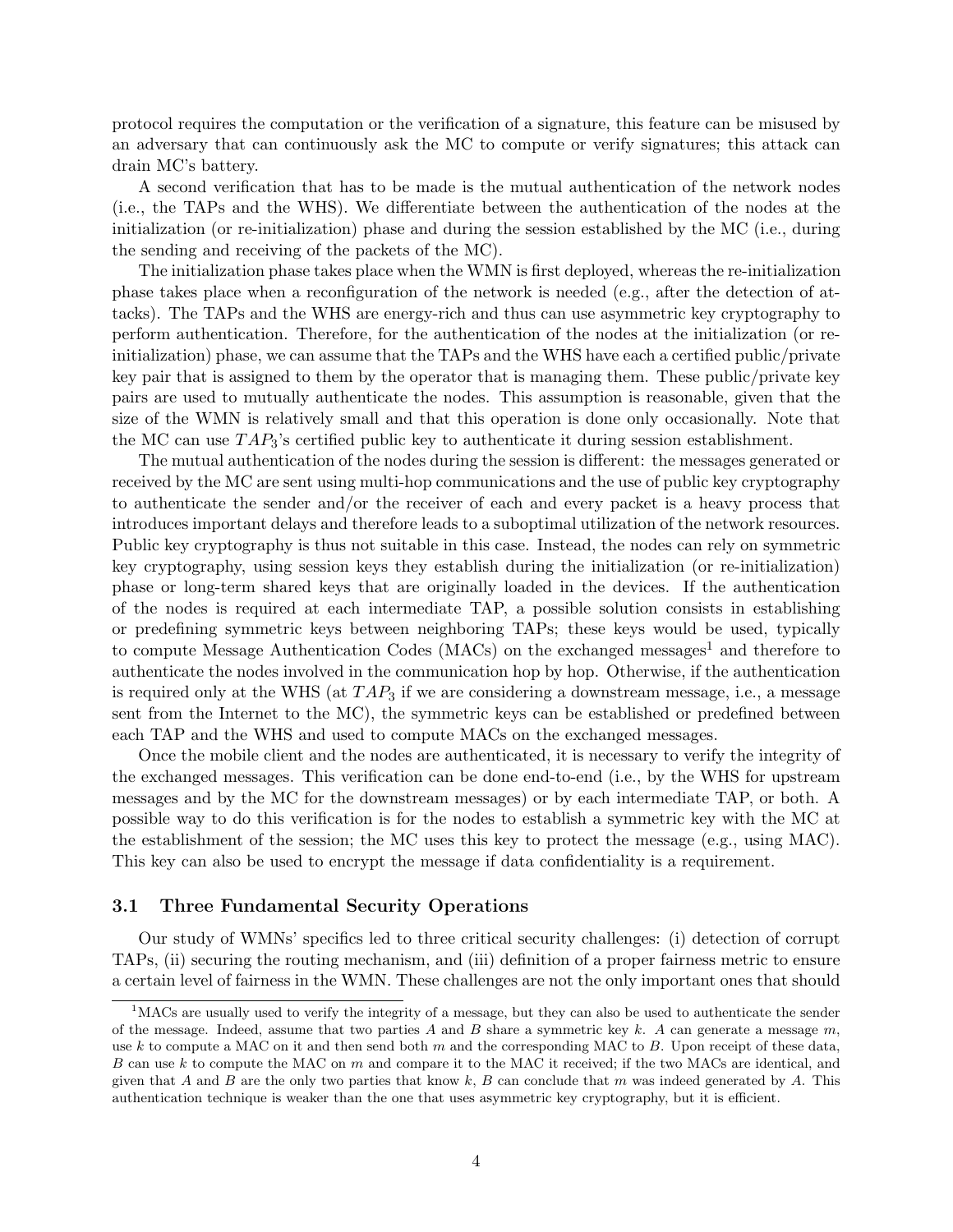be considered because other network functionalities also need to be secured (e.g., MAC protocols, nodes' location, etc.). We choose to focus however on these three challenges as they are, in our opinion, the most critical for WMNs.

#### 3.1.1 Detection of Corrupt TAPs

As explained previously, mesh networks typically employ low-cost devices that cannot be protected against removal, tampering or replication. An adversary can thus capture a TAP and tamper with it. Note that if the device can be remotely managed, the adversary does not even need to physically capture the TAP: A distant hacking into the device would work perfectly. The WHS plays a special role in the WMN and may handle or store critical cryptographic data (e.g., temporary symmetric keys shared with the mobile clients, long-term symmetric keys shared with the TAPs, etc.); therefore, we assume that the WHS is physically protected.

We identify four main attacks that may be performed on a compromised device, depending on the goals the adversary wants to achieve: The first attack consists in the simple removal or replacement of the TAP in order to modify the network topology to the benefit of the adversary. This attack can be detected by the WHS or by the neighboring TAPs when a brutal and permanent topology change is observed in the network.

The second attack consists in accessing the internal state of the captured device without changing it. The detection of this passive attack is difficult, given that no state change is operated on the TAP; disconnecting the device from the WMN may not be required for the adversary to successfully perform the attack; and even if a disconnection were required, the "absence" of the device may not be detected, as it can be assimilated to some congestion problem. If this attack is successful, it guarantees to the adversary the control of the corrupt TAP and a perfect analysis of the traffic going through it. This attack is more serious than simple eavesdropping on the radio channel in the sense that the adversary, by capturing the TAP, can retrieve its secret data (e.g., its public/private key pair, the symmetric key shared with the neighboring TAPs or with the WHS, etc.) and can use these data to compromise, at least locally, the security of the WMN, especially data confidentiality and integrity, and clients anonymity. Unfortunately, there is no obvious way to detect this attack. However, a possible solution that mitigates its effect is a periodic erasure and reprogramming of the TAPs; the adversary is then obliged to compromise the device again.

In the third attack, the adversary modifies the internal state of the TAP such as the configuration parameters, the secret data, etc. The purpose of this attack can be, for example, to modify the routing algorithm at the captured node in order to change the network topology. This attack can be detected by the WHS using a verifier such as the one presented in [4].

Finally, the fourth attack consists in cloning the captured device and installing replicas at some strategically chosen locations in the mesh network, which allows the adversary to inject false data or to disconnect parts of the WMN. This attack can seriously disrupt the routing mechanism, but it can be detected using the mechanism introduced in [5].

#### 3.1.2 Secure Multi-hop Routing

By attacking the routing mechanism, an adversary can modify the network topology and therefore affect the good functioning of the network. The reasons behind the attacks can be numerous: The attack can be rational, i.e., the adversary misbehaves only if misbehaving is beneficial in terms of price, obtained quality of service or resource saving; otherwise it is malicious. For example, a malicious adversary may want to partition the network or to isolate a given TAP or a given geographic region, whereas a rational adversary may want to force the traffic through a specific TAP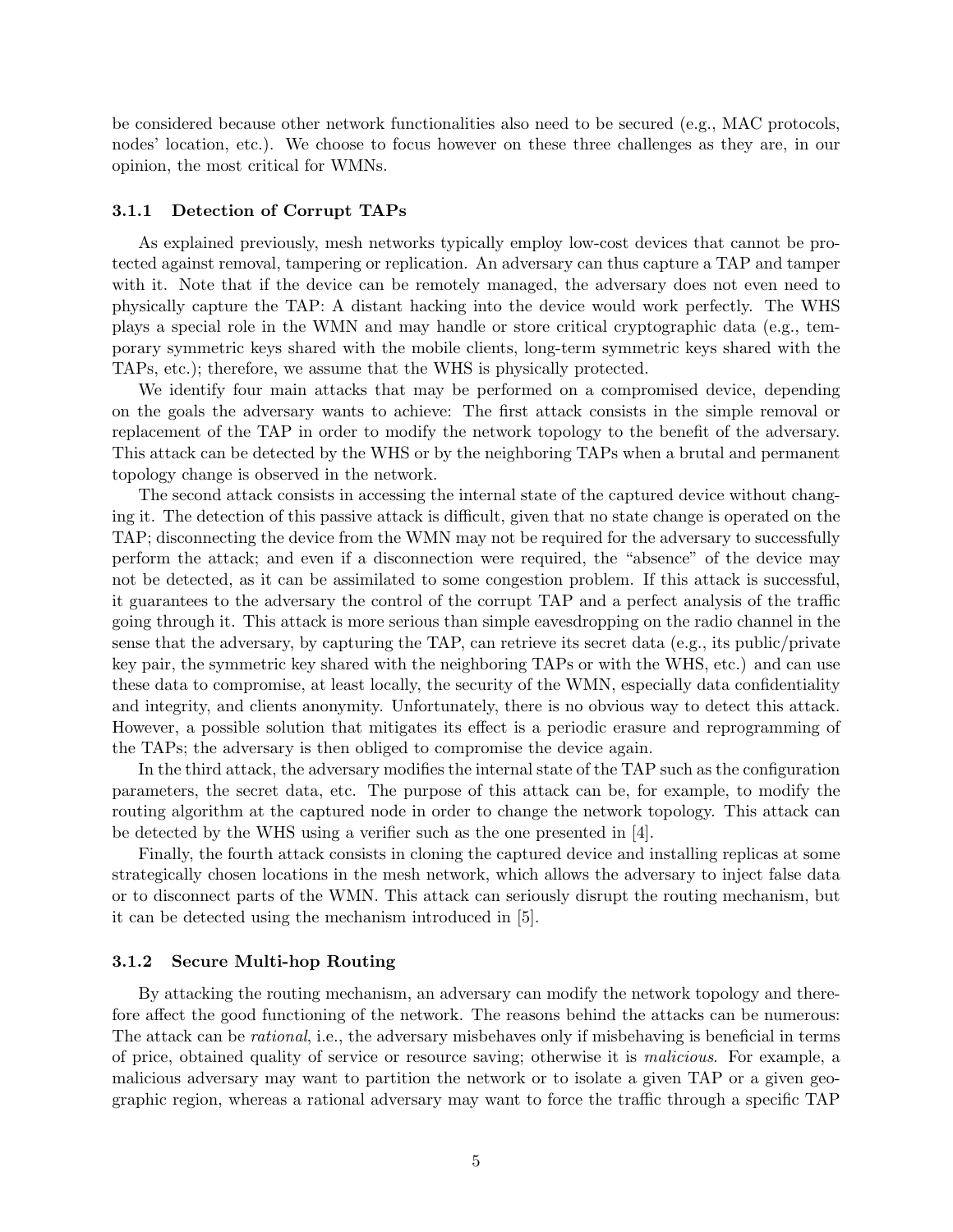in the network (e.g., through a TAP that it has compromised) in order to monitor the traffic of a given mobile client or a region. Another example would be for the adversary to artificially lengthen the routes between the WHS and the TAPs, which would seriously affect the performance of the network. This attack can be rational if it is performed against a competitor for example.

To attack the routing mechanism, the adversary can (i) tamper with the routing messages, (ii) modify the state of one or several TAPs in the network, (iii) use replicated node(s), or (iv) perform DoS attacks:

- (i) To prevent attacks against the routing messages, the operator can use one of the proposed secure routing protocols for wireless multi-hop networks [6].
- (ii) If the adversary chooses to modify the state of one or several TAPs in the network, the attack can be detected using [4] and the operator can reconfigure the WMN accordingly.
- (iii) If the adversary uses replicated node(s), the attack can be detected as the operator will realize that the network topology is not the one it originally deployed; it can therefore disable the rogue devices or install new ones [5].
- (iv) Finally, DoS attacks represent a simple and efficient way to attack routing. These attacks are very harmful as they are simple to perpetrate and impossible to prevent. Indeed, the adversary can disturb the communications between the TAPs in a given area and force the reconfiguration of the network. In order to solve this problem, the operator has to identify the source of disturbance [7] and, if possible, disable it.

Note that, except for the first attack, solving all these attacks requires human involvement (i.e., to go to the field and install/remove TAPs or jamming devices), which may be considered a successful attack as such.

#### 3.1.3 Fairness

In WMNs, all the TAPs use the same WHS as a relay to and from the infrastructure and therefore the throughput obtained by the TAPs can vary significantly depending on their position in the WMN. Indeed, as shown in [1], the TAPs that are more than two hops away from WHS may starve (i.e., their clients are not able to send or receive traffic), which is highly unfair. The study conducted in [1] identifies the problem and proposes a solution that guarantees a TAP-fair share of the bandwidth. However, a TAP-based fairness is not necessarily the best solution for WMNs. Indeed, consider as an example the one-dimensional WMN presented in Figure 3; a per-TAP fairness policy leads to flows 1, 2 and 3 having each the same share of the bandwidth, without taking into consideration the number of clients that are served by each of these TAPs. We believe that the bandwidth sharing should be fair client-wise, because the purpose of a mesh network is to offer a service (typically Internet connectivity) to the mobile clients that are usually paying the same flat rate. That is why, in the example of Figure 3, flow 2 should have half as much as what flow 1 and flow 3 have, as TAP2 is serving only one client, whereas TAPs 1 and 3 are serving two clients each.

The fairness issue is closely related to the number of hops between the TAPs and the WHS; this means that if the adversary manages to increase the number of hops between a given TAP and the WHS, it can decrease dramatically the bandwidth share of this TAP. A possible solution against this attack can be a periodic reconfiguration of the WMN; given that the WHS and the TAPs are static, the operator can define - based on the traffic in the WMN - the optimal configuration of the WMN and force the routes at the TAPs to the optimal routes. Once the network has an optimal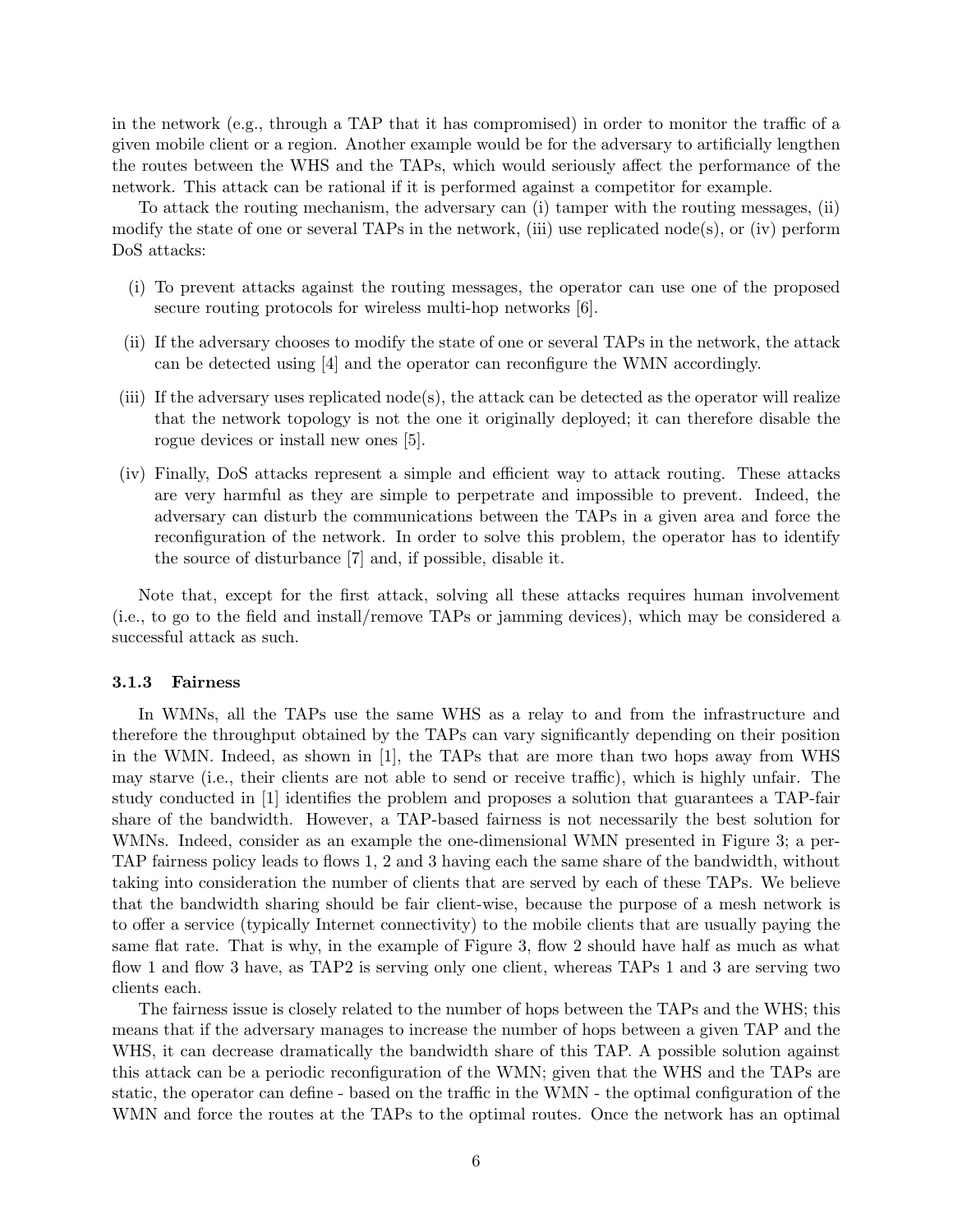

Figure 3: The fairness problem. In order to define the bandwidth sharing, it is important to take into consideration the number of mobile clients served by each of the TAPs. Flow 2 should thus have half as much as what flow 1 and flow 3 have, as TAP2 is serving only one client, whereas TAPs 1 and 3 are serving 2 clients each.

configuration, it is possible to use the scheduling presented in [8] to ensure per-client fairness and to optimize the bandwidth utilization in the WMN.

#### 3.2 Two Attack Examples

In order to illustrate the attacks described so far, we give two attack examples that an adversary may perpetrate against the WMN (see Figure 4 (a)). In the first attack, the adversary corrupts  $TAP_2$  (the TAP marked in red), whereas in the second attack, it performs a DoS attack - based on jamming - on the communication link between  $TAP_5$  and  $TAP_6$ . Note that we assume the two attacks to be performed by the same adversary, which represents the worst case (as it gives more power to the adversary).

The motivation behind these attacks can be the following: On the one hand, by corrupting  $TAP_2$ , the adversary can retrieve its secret data and therefore can compromise the integrity and confidentiality of the data going through it, as well as the anonymity of the mobile clients attached to  $TAP_2$ ,  $TAP_3$  and  $TAP_4$ . On the other hand, the DOS attack is a very simple and efficient way to partition the WMN and force a network reconfiguration.



Figure 4: Two attacks and the related countermeasures: In (a), the adversary corrupted  $TAP_2$  and placed a jamming station between  $TAP_5$  and  $TAP_6$ . As shown in (b), the detection of these attacks, if it is possible, leads to the reconfiguration of the WMN: the operator replaced the compromised TAP (the TAP circled in red in (a)) by an uncorrupted one (the TAP circled in green in (b)) and updated the routing. In this example, the reconfiguration leads to much longer routes for some TAPs (e.g.,  $TAP_6$  was 2-hops away from the WHS and is now 7-hops away).

It is imperative to detect these attacks in order to react accordingly. A possible reaction to the corrupt TAP attack can be the replacement, by the network operator, of the compromised  $TAP_2$  (circled in red in Figure 4 (a)) by an uncorrupted one (circled in green in Figure 4 (b)). The detection and disabling of the jamming station can be more delicate. Indeed, finding the exact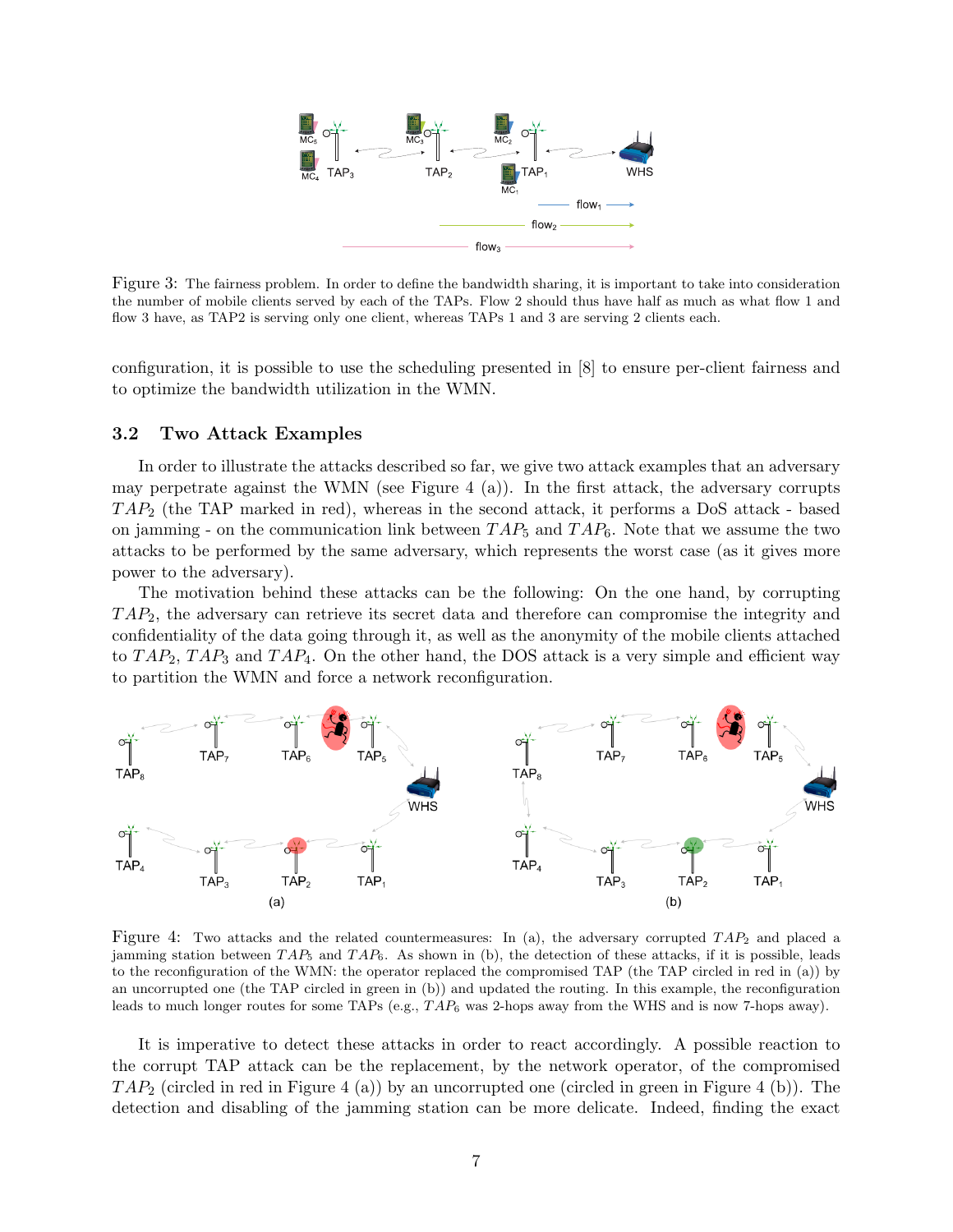location of this station can be difficult and, even if it is found, the network operator may not have the right to disable it (e.g., both the WMN and the jamming station are operating in unlicensed band); in this case, a network reconfiguration is required. This connectivity change affects the routing and can increase the number of hops from a given TAP to the WHS (e.g., in Figure 4,  $TAP_6$  was 2-hops away from the WHS but after the network reconfiguration, it is 7-hops away), which, as shown previously, can dramatically affect the performance of the WMN. Note that the operator can decide to abandon a given TAP location if it is particularly exposed (i.e., the TAP that is in this location is repeatedly corrupted), in which case it may be necessary to deploy additional devices to make up for the coverage gap.

## 4 Generalized WMNs

In order to make our presentation as easy as possible to follow, we have focused so far on the "classic" definition of WMNs. However, WMNs are in reality a much broader concept. In this section, we present two special cases of WMNs and we briefly describe the security challenges they introduce.

### 4.1 Vehicular Networks

So far, we have assumed the TAPs to be static. Vehicular networks represent a special case of WMNs that consists of a set of mobile TAPs (represented by the cars) and of roadside WHSs. The spectrum of applications offered by a vehicular network is wide ranging: It goes from safetyrelated applications such as reporting important events (e.g., an accident, see Figure 5) or traffic optimization through cooperative driving (e.g., deviate the traffic to avoid a traffic jam) to payment services (e.g., electronic toll collection) and location-based services (e.g., targeted marketing).



Figure 5: A very special WMN: The Vehicular Network. It consists of a set of cars and roadside WHSs that exchange messages to report some important events or offer services to the drivers.

In addition to the security requirements introduced by WMNs - typically mutual authentication of the different devices (cars and roadside WHSs) and data integrity and confidentiality - vehicular networks introduce some specific requirements, e.g., the need for secure and accurate positioning information or real-time constraints (the report about an important event should not be delayed). In addition, nodes' mobility makes the definition and implementation of some (distributed) network operations more delicate (e.g., a secure routing mechanism or an efficient fairness metric). Moreover, as each car belongs to a different person that can act selfishly and tamper with the embedded devices, the protection of these devices becomes an important issue. Responses to some of these new challenges are presented in [9].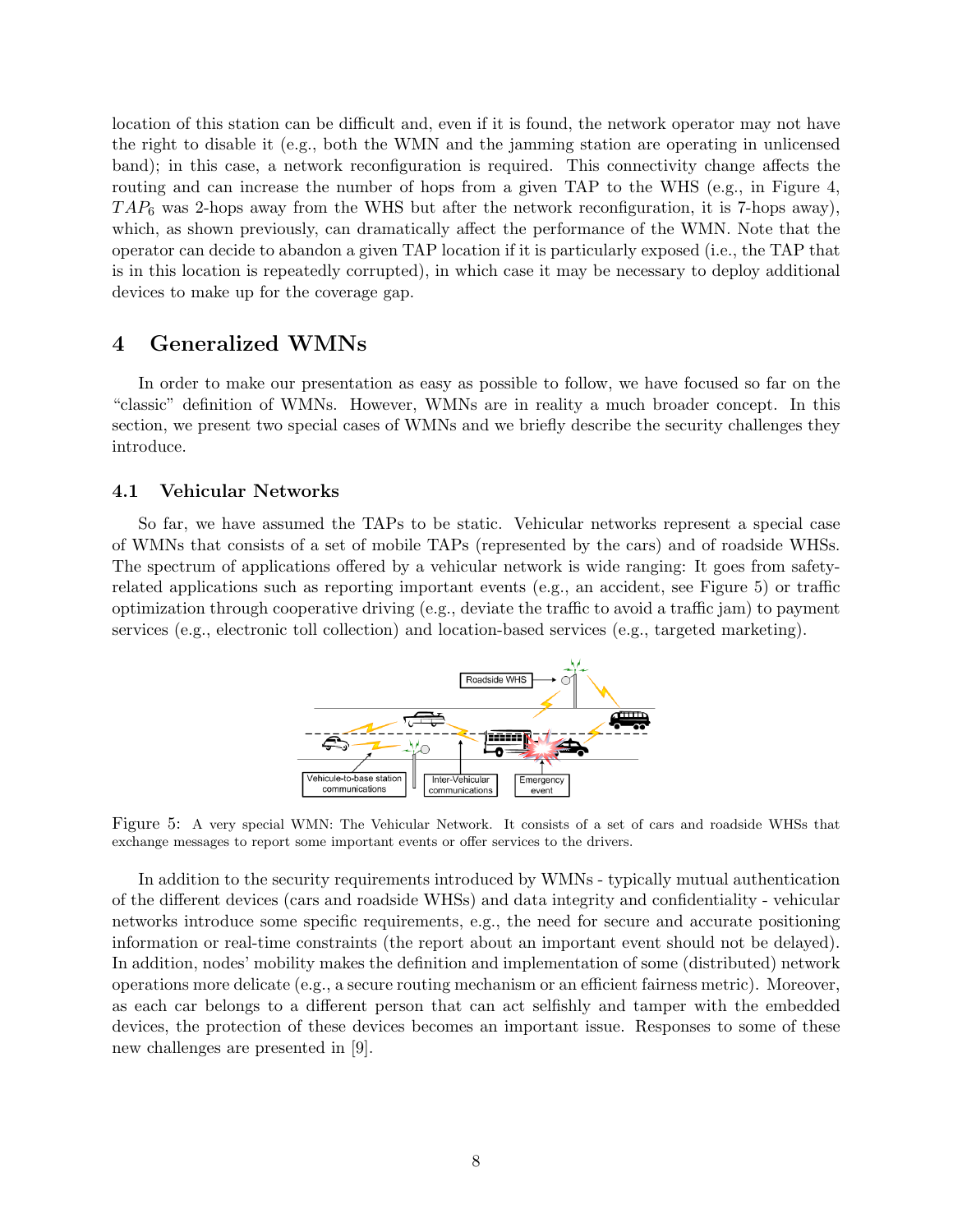#### 4.2 Multi-operator WMNs

So far, we have assumed the WMN to be managed by a single operator, but a mesh network can also designate a set of wireless devices belonging to different networks and controlled by different operators. These devices can be as various as access points, base stations, laptops, vehicular nodes or mobile phones (see the example given in Figure 6) and their aggregation leads to an unplanned mesh network with interesting properties [10].



Figure 6: A multi-operator WMN: In this example, three WMN operators (the devices managed by each of them are represented in different colors: blue, purple and orange) and one vehicular network operator (represented in green) coexist in the network.

Whether the WMN is under the control of a single or more operators, the reasoning behind the choice of such a network remains the same: it allows for an easy, fast and inexpensive network deployment. Ensuring security however is more delicate when several operators coexist in the network. Indeed, to the security challenges already identified in this paper, one has to add challenges such as the mutual authentication of nodes belonging to different "operating domains" or the application of different charging policies for each of these domains (which affects even more fairness).

Another important security challenge results from the utilization of the same spectrum by the different operators. Indeed, if we assume that a mobile client can freely roam across TAPs that are managed by different operators and that it attaches to the neighboring TAP with the strongest signal, each operator can be tempted to configure its TAPs to always transmit at the maximum authorized level (and thus make sure that it is heard by the maximum number of mobile clients); this situation can lead to a bad performance of the WMN [11] but can be solved using Multiradio/Multi-Channel (MR-MC) TAPs in the WMN. Note that the use of MR-MC TAPs can also mitigate the effect of the DoS attack; instead of jamming a single channel, the adversary has to jam all the channels used by a given node to completely disable it.

## 5 Conclusion

WMNs represent a simple and inexpensive solution to extend the coverage of a WHS. However, the deployment of such networks is slowed down by the lack of security guarantees. In this paper, we have analyzed the characteristics of WMNs and have deduced three fundamental network operations that need to be secured: (i) the detection of corrupt TAPs, (ii) the definition and use of a secure routing protocol, and (iii) the definition and enforcement of a proper fairness metric in WMNs. We have proposed some solutions to secure these operations. Finally, we have described two future WMNs (vehicular networks and multi-operator WMNs) and briefly analyzed the new security challenges they introduce.